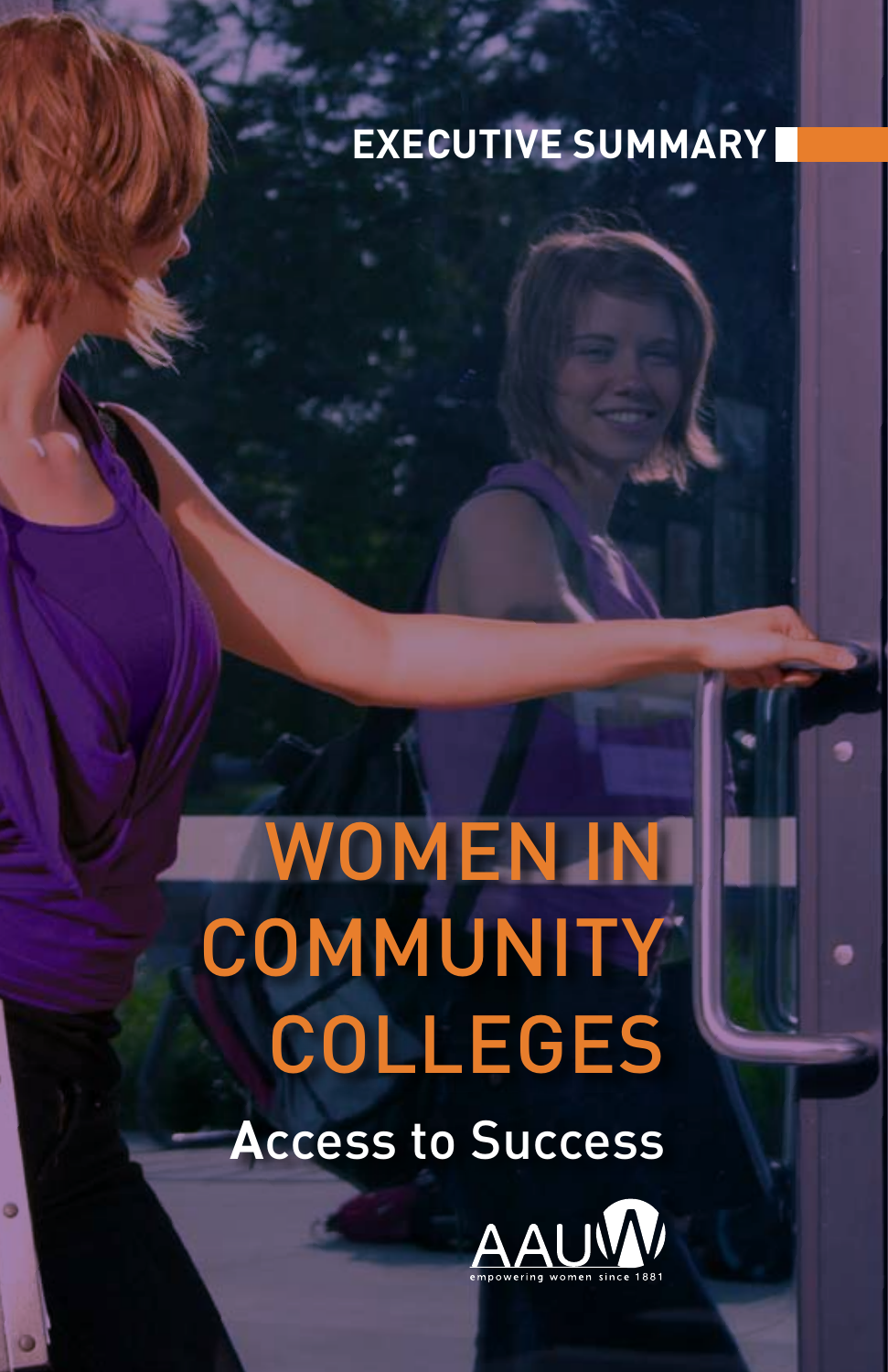To download a free copy of the complete report *Women in Community Colleges: Access to Success*, go to www.aauw.org/resource/women-in-community-colleges.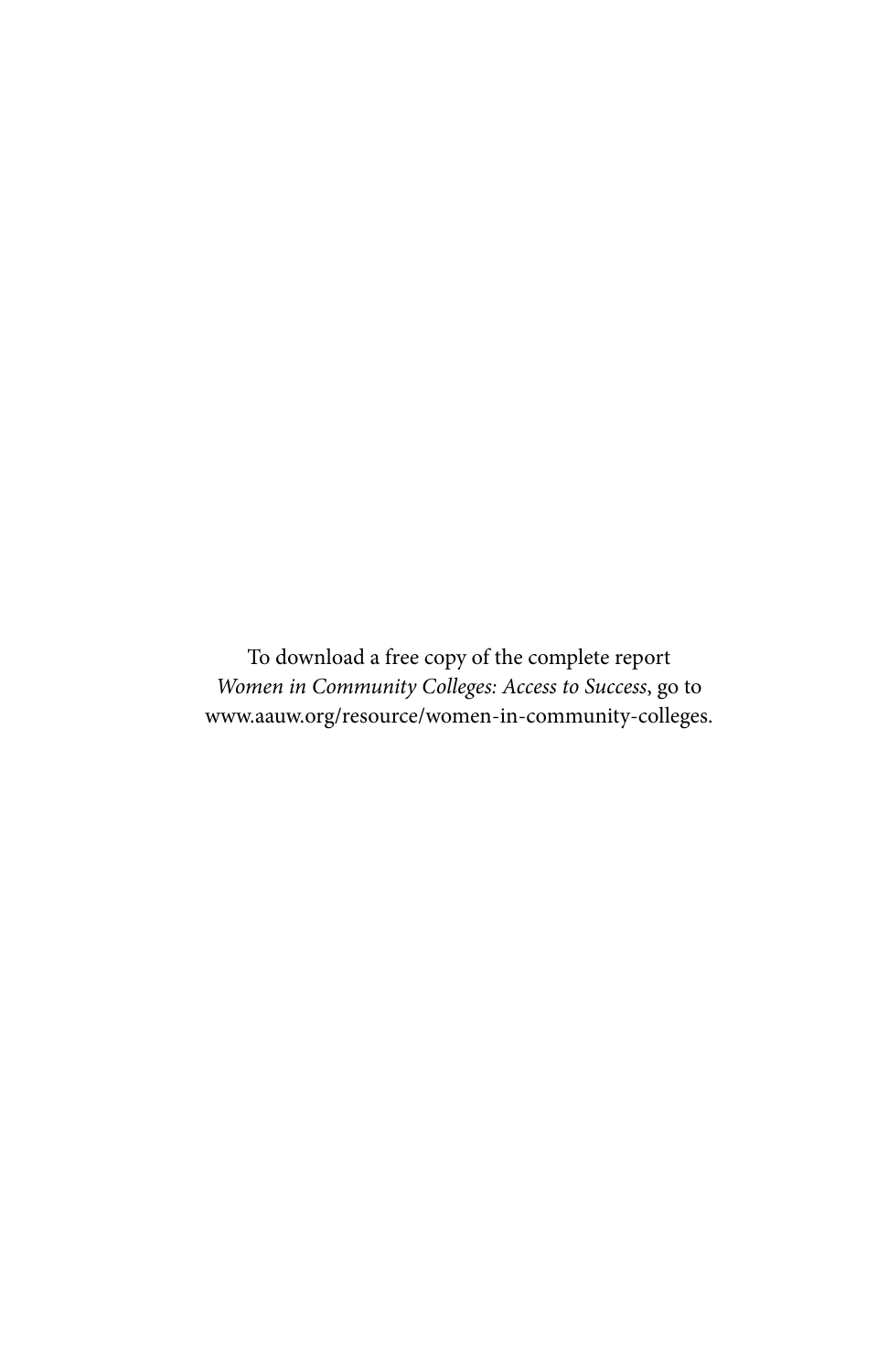# **Executive Summary**

Higher education is essential to the productivity and innovation of the U.S. workforce, and ongoing economic challenges have only underscored this imperative. In 2009, President Barack Obama launched the American Graduation Initiative, a plan to dramatically increase the number of U.S. college graduates by targeting an important but often overlooked part of our national higher education system: community colleges (see figure 1). The president called on these institutions to produce an additional 5 million graduates by 2020, effectively requiring community colleges to double their graduation rates.

A college education opens the door to economic opportunity in the United States. College-educated workers earn higher wages and experience lower levels of unemployment than workers with less education do. At the same time, well-paying jobs that don't require a college degree are becoming increasingly scarce. Analysts predict that soon nearly 2 out of every 3 jobs will require

#### **FIGURE 1. U.S. Undergraduate Enrollment, by Institutional Type, Fall 2010**



Source: AAUW analysis of U.S. Department of Education. (2010). *Integrated postsecondary education data system (IPEDS) fall enrollment survey*. National Center for Education Statistics. Washington, DC: Author.

some postsecondary education. Despite some notable examples of people who have found fame and fortune without a college degree, individuals without a college education run the risk of being left behind in today's economy.

Women have responded to changes in the workforce and the economy by enrolling in colleges and universities in large numbers, where they now make up the majority of students. Community colleges have played an important role in this surge. In 2010, women made up 57 percent of the students at these institutions. Currently, more than 4 million women attend the nation's two-year public colleges, which is more than the number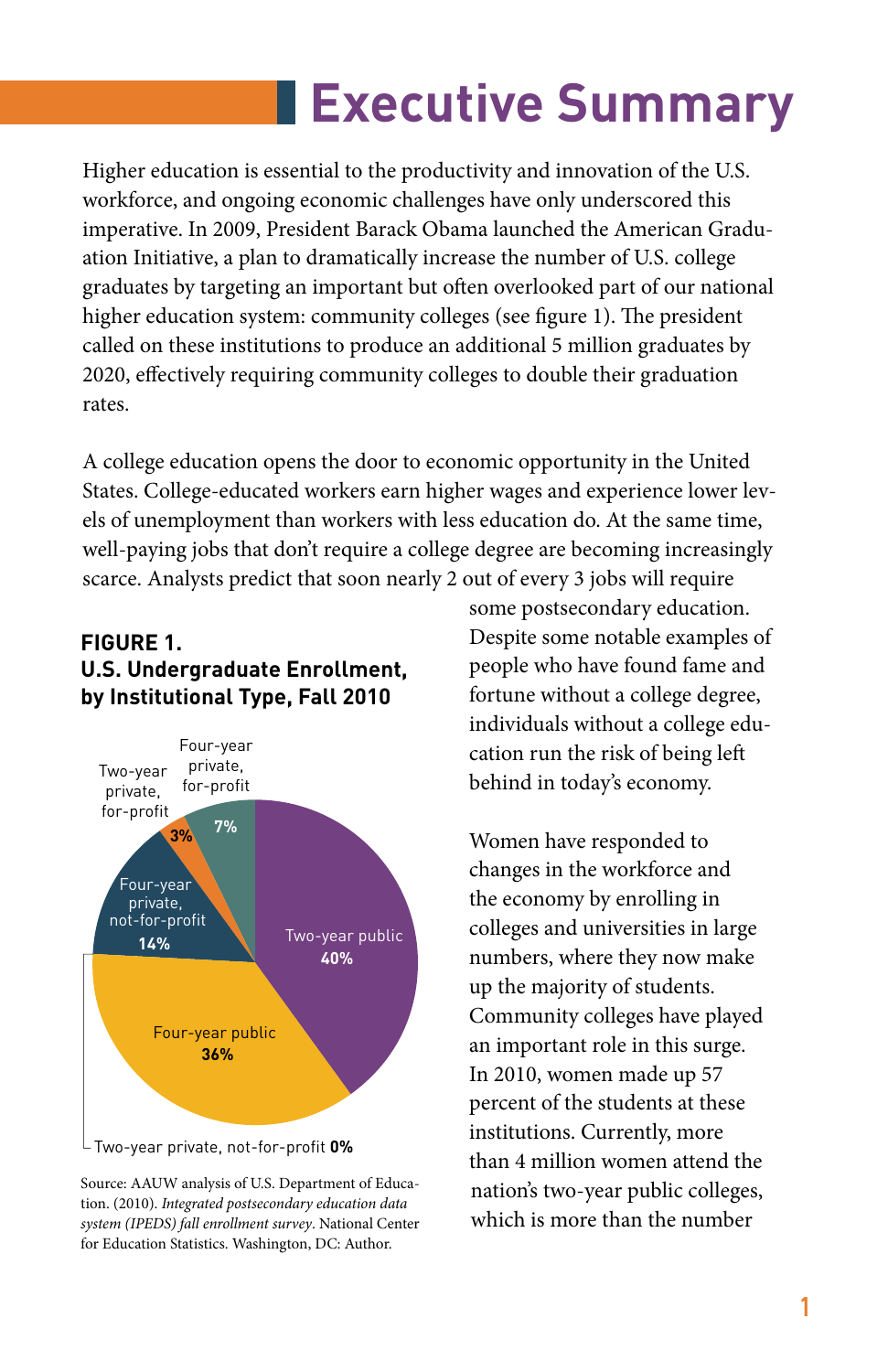#### **FIGURE 2. U.S. Undergraduate Enrollment, by Gender and Institutional Type, Fall 2010**



Source: AAUW analysis of U.S. Department of Education. (2010). *Integrated postsecondary education data system (IPEDS) fall enrollment survey*. National Center for Education Statistics. Washington, DC: Author.

of undergraduate women attending either public or private four-year colleges and universities (see figure 2). Who are these women? About a quarter of them are mothers, and many have significant work, family, and caregiving responsibilities. Many of them have limited financial resources and/or are academically underprepared. For these reasons, they are attracted to the flexible schedules, low cost, and open-door admissions of community colleges.

The report *Women in Community Colleges: Access to Success* is based on a review of the literature on community colleges, interviews with community college leaders, a review of program materials, and data from two federal sources: the Integrated Postsecondary Education Data System (IPEDS) and the Beginning Postsecondary Students (BPS) Longitudinal Study. Unfortunately, IPEDS, which is the major federal data source on higher education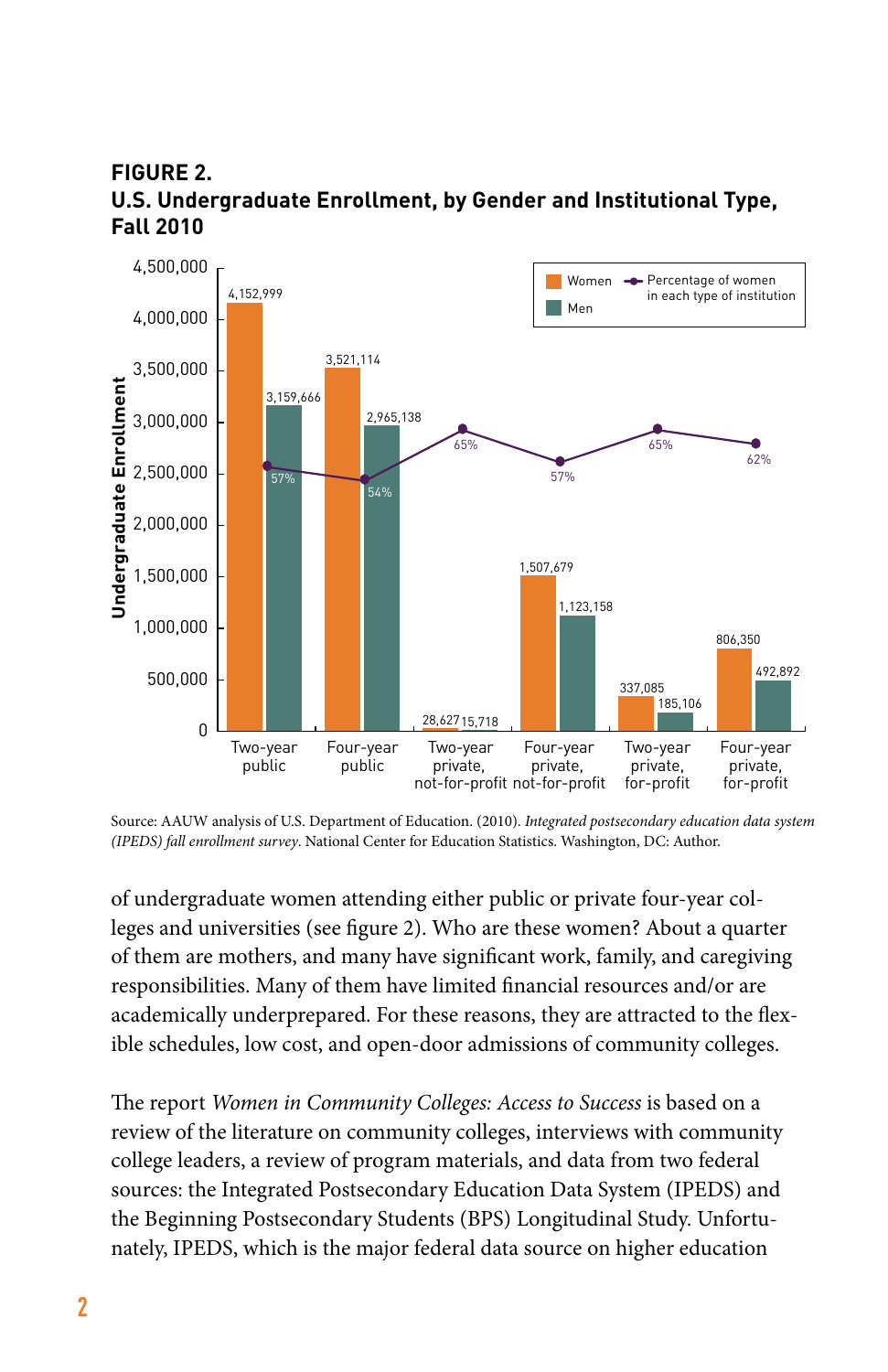students, currently does not report outcomes for part-time students, who make up a majority of community college students and who are primarily women. To provide better support for these students, we must also address the limitations of our current data collection and reporting systems.

*Women in Community Colleges: Access to Success* examines two areas of particular importance to women: the challenges facing student parents and the opportunities available in nontraditional career fields, including science, technology, engineering, and mathematics (STEM). The report recommends necessary steps for supporting women students at community colleges in earning the certificates and degrees they need to succeed in the workforce.

# **Student parents need child care to succeed in community colleges.**

Community colleges present an attractive option for mothers of young children, in part because they offer flexible schedules and low tuition. Unfortunately, limited access to child care disrupts the educational path of many mothers. Although more mothers enroll in community colleges than in fouryear institutions, fewer than half of all community colleges offer on-campus child care, and available slots do not typically meet student demand (see table 1). Student parents consistently cite child care responsibilities as a chief

#### **Table 1. Reported Availability of On-Campus Child Care, by Institutional Type, 2010**

|                                                      | <b>Community</b><br><b>Colleges</b> | <b>Four-Year Public</b><br><b>Institutions</b> | Four-Year<br>Private, Not-<br>for-Profit<br><b>Institutions</b> |
|------------------------------------------------------|-------------------------------------|------------------------------------------------|-----------------------------------------------------------------|
| Institutions with<br>on-campus child care            | 528                                 | 387                                            | 146                                                             |
| Institutions without<br>on-campus child care         | 560                                 | 294                                            | 1,448                                                           |
| Percent of institutions<br>with on-campus child care | 48.5%                               | 56.8%                                          | 9.2%                                                            |

Source: AAUW analysis of U.S. Department of Education. (2010). *Integrated postsecondary education data system (IPEDS) fall enrollment survey*. National Center for Education Statistics. Washington, DC: Author.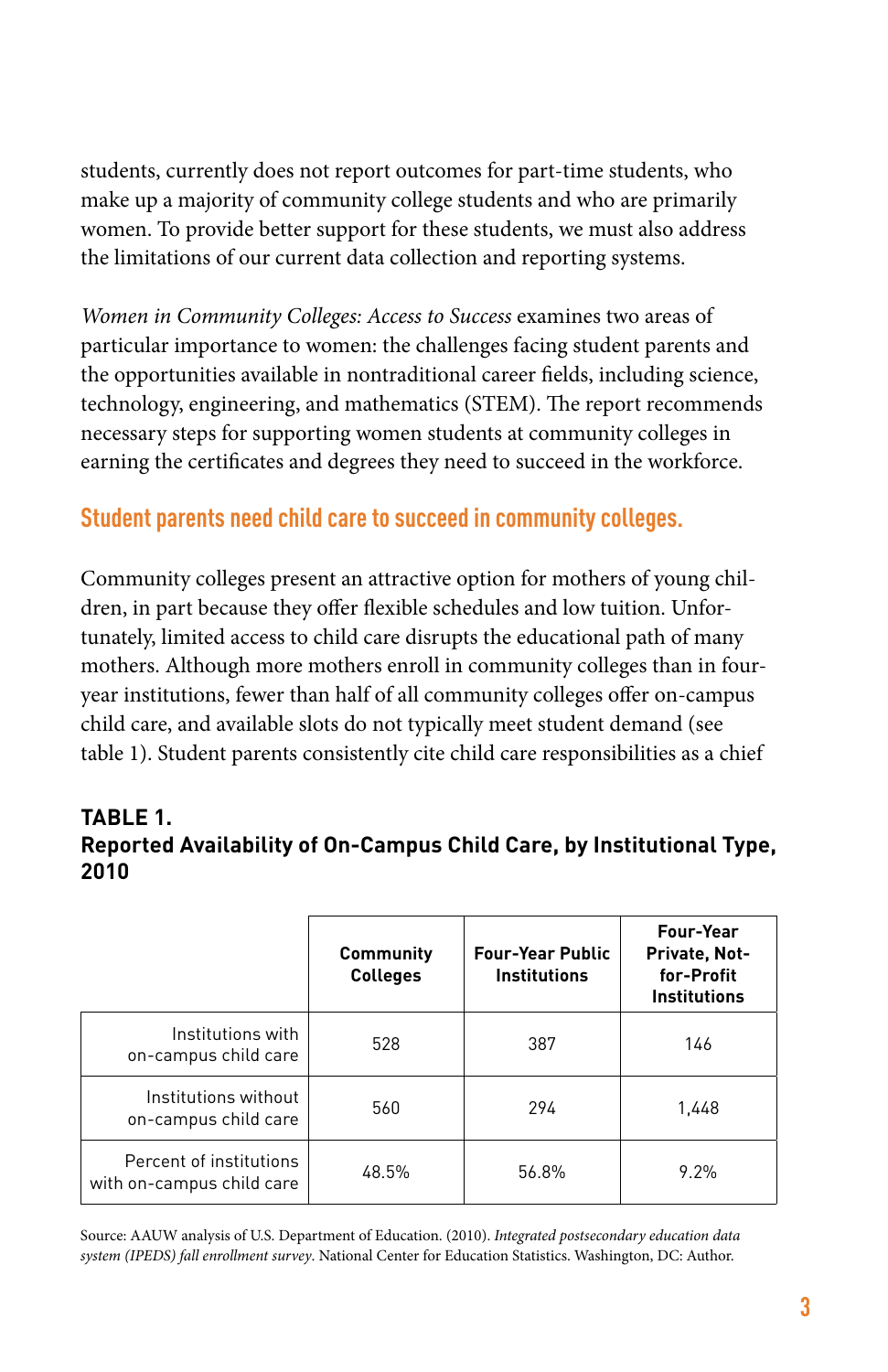reason for dropping out of community college before completing a degree or certificate. Supporting the educational and professional success of mothers must include increasing the availability of affordable child care.

# **Women need better information and support to enroll and earn degrees in nontraditional and STEM fields at community colleges.**

Community colleges offer a wide range of programs, including employmentfocused occupational programs, academic programs in the liberal arts, and both occupational and academic programs in STEM fields. Despite this scope, women tend to pursue traditionally female occupations such as nursing, education, and cosmetology and are underrepresented in STEM fields. For example, women make up the vast majority of registered nurses but just a fraction of engineering technicians, automotive service technicians and mechanics, carpenters, and electricians (see table 2). With the exception of nursing and other health-related fields, jobs in traditionally female occupations typically offer lower wages and fewer opportunities for career advancement than do math and science fields requiring a comparable level of education.

#### **Table 2. Associate Degrees Conferred by Community Colleges in Select Programs, by Gender, 2009–10**

| Major                                        | Women  | Men    |
|----------------------------------------------|--------|--------|
| Health professions and related programs      | 84,526 | 15,778 |
| Education                                    | 11.577 | 2.877  |
| Computer and information sciences            | 3.359  | 10,860 |
| Engineering technologies                     | 2.628  | 15,629 |
| Personal and culinary services               | 2,500  | 1,560  |
| Mechanic and repair technologies/technicians | 785    | 11,332 |
| Mathematics and statistics                   | 317    | 690    |
| Engineering                                  | 282    | 1,902  |
| <b>Construction trades</b>                   | 210    | 3.073  |

Source: AAUW analysis of U.S. Department of Education. (2010). *Integrated postsecondary education data system (IPEDS) fall enrollment survey*. National Center for Education Statistics. Washington, DC: Author.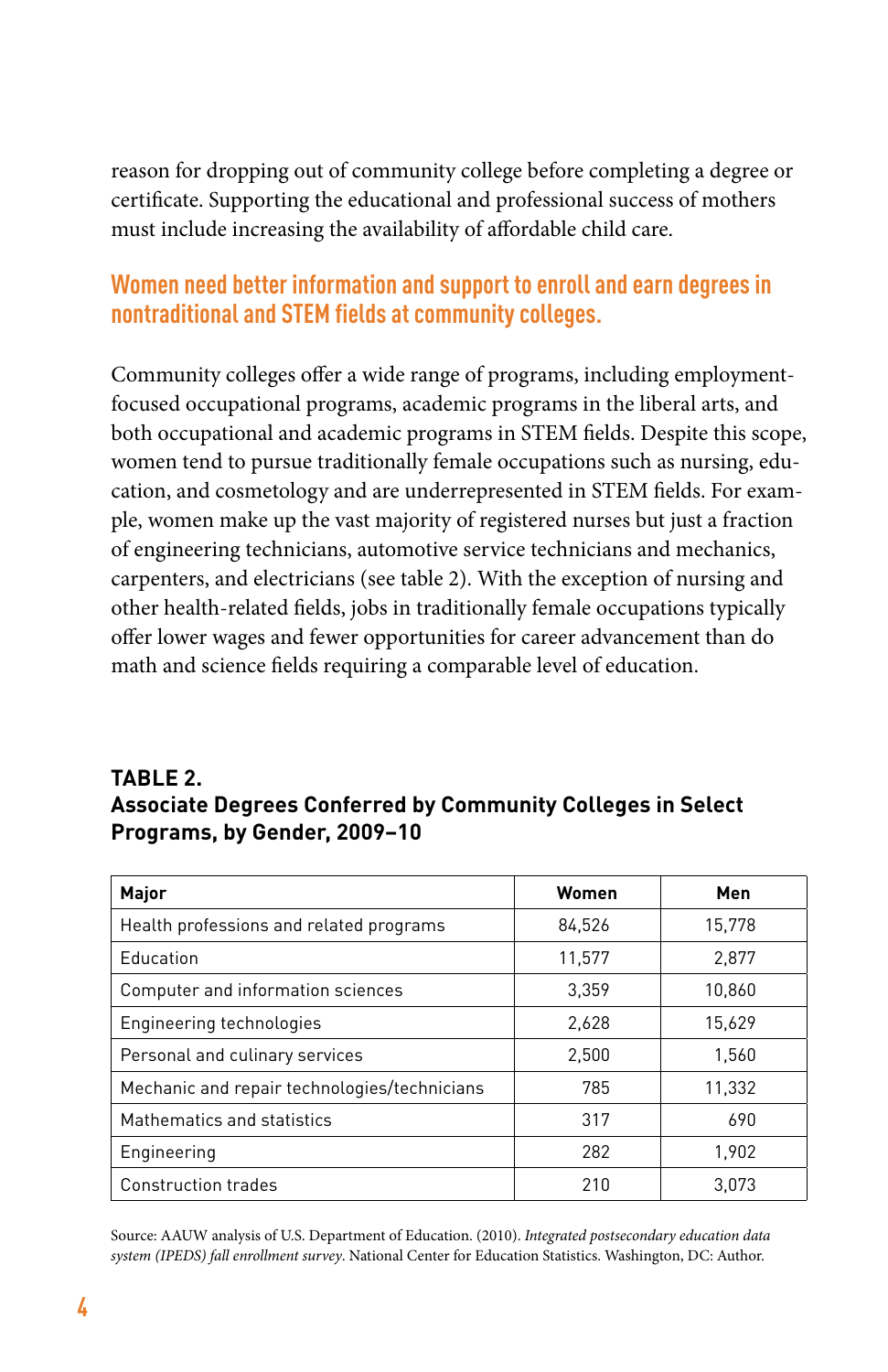Gender stereotypes and a lack of information and support are some of the barriers to women's participation in STEM and other nontraditional fields in community colleges. These challenges are not insurmountable, but institutions must actively intervene to help close the gender gap in these fields. Women are actually more likely than men to attend community college at some point on their way to earning a bachelor's degree in STEM, so increasing women's participation in STEM at community colleges could also help address the gender gap in STEM among bachelor's degree recipients.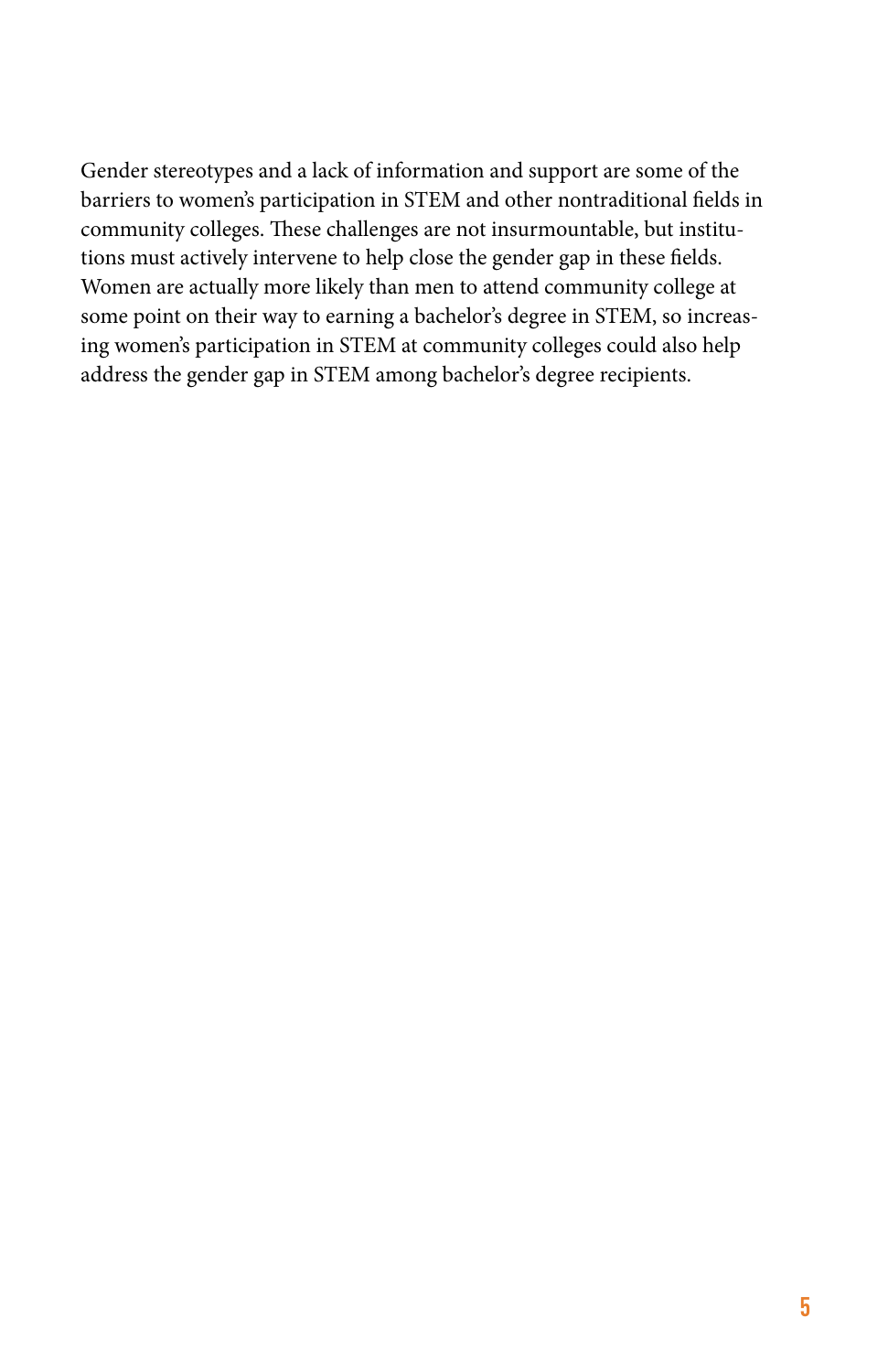# **Recommendations**

# **Increase availability of on-campus child care to support student parents.**

The limited availability of on-campus child care at community colleges is a barrier to student parents, one that disproportionately affects women, who are more likely to be primary caregivers. Increasing the availability of child care to meet the needs and demands of the growing population of student parents who attend community colleges is critical to supporting their success. AAUW makes the following recommendations for supporting student parents at community colleges.

#### **• Assess the current demand for child care at community colleges.**

All community colleges, but especially institutions that do not currently offer on-campus child care, should assess demand for these services to determine if they are meeting students' needs and, if not, how best to meet that demand.

### **• Apply for a Child Care Access Means Parents in School (CCAMPIS) grant.**

Institutions that do not offer on-campus child care services should apply for a CCAMPIS grant from the federal government and use the funds to develop on-campus child care facilities or child care subsidy programs. Campuses can also use CCAMPIS funds to expand outreach to ensure that all student parents can take advantage of these services.

#### **• Increase funding for CCAMPIS.**

Congress should increase funding for CCAMPIS, which has declined over time, and modify the funding formula so that community colleges are not disadvantaged compared with four-year institutions.

#### **• Develop a referral system with local child care providers.**

In some cases, meeting the demand for child care may have to extend to the wider community. Community colleges can collaborate with off-campus child care providers to offer reduced-cost or subsidized services to current students to meet demand.

#### **• Assign staff to work with student parents.**

Having a staff person or department whose primary responsibility is to work with student parents sends the message that supporting them is an institutional priority. This person or office can coordinate services for student parents, including monitoring on-campus child care services.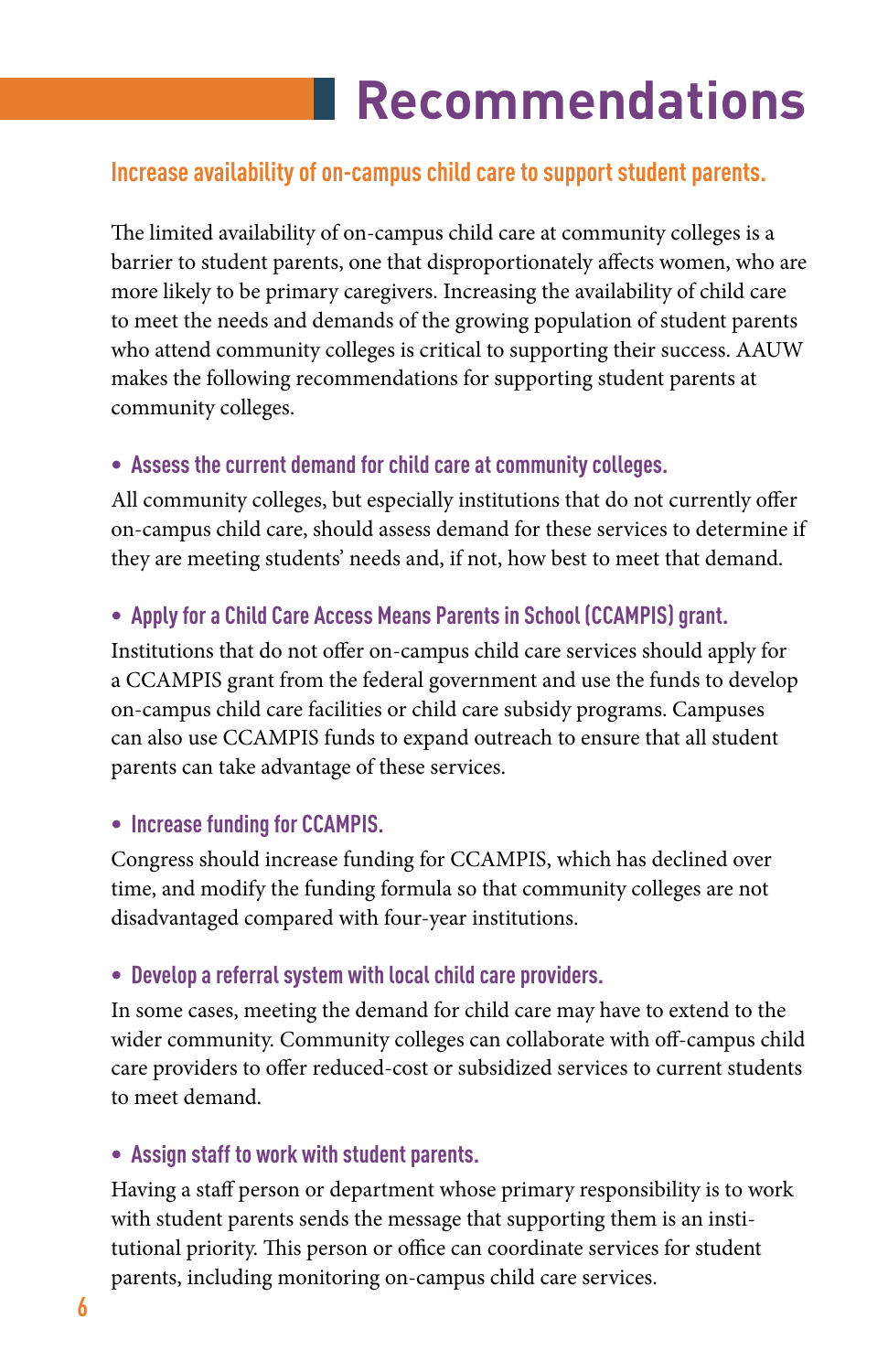#### **• Support student parent groups.**

Community colleges can help support student parents by developing a campus support system or network among these students. This can take the form of a student organization, a support group, or even a play group.

# **Increase the number of women in nontraditional fields, including STEM.**

AAUW makes the following recommendations for increasing the number of women who enroll and earn certificates and associate degrees in nontraditional fields, as well as the number of women who transfer to four-year institutions to earn bachelor's degrees in STEM.

#### **• Recruit more women into nontraditional fields and STEM fields.**

Active outreach to and recruitment of women students is needed in nontraditional fields and STEM at community colleges. Many women may not initially express an interest in nontraditional or STEM fields, but community colleges can enhance outreach and marketing to women in these fields by developing recruitment materials that feature women and help demystify unfamiliar fields for women students. Recruitment materials should also include information on job opportunities, earnings, and educational requirements for nontraditional and STEM fields.

#### **• Ensure that institutional practices such as academic and career advising do not reinforce stereotypes or promote discrimination of women.**

Academic advisers are a key point of contact for students, and academic advising promotes student success. Academic and career advisers, including faculty, can play a major role in increasing women's participation in fields where they are underrepresented. Academic advisers should be educated about occupational segregation, gender bias, and the importance of promoting nontraditional careers to women and men.

#### **• Develop educational and career pathways to help students navigate STEM curricula.**

Program directors can map course and program requirements so that students have a clear path to earning a degree and entering a career in STEM. Career pathway maps should also include examples of the kinds of jobs and wages students can expect from the degree they plan to earn. Research suggests that this kind of information can help motivate students to persist until they achieve their goal.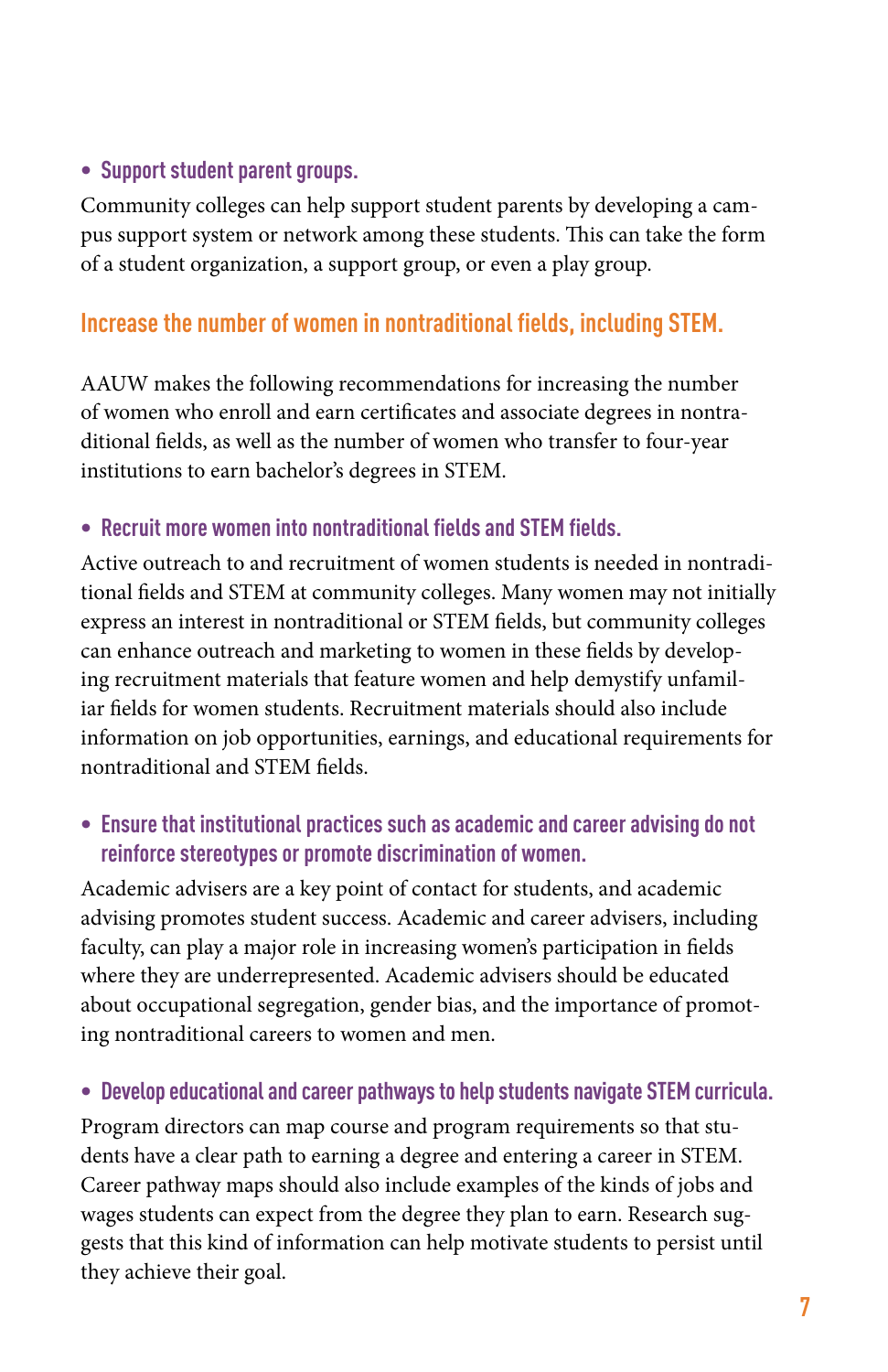#### **• Use creative instructional approaches, like learning communities, to support students.**

Learning communities can foster women's success in STEM. Learning communities provide much-needed peer support, create a sense of community, and help promote feelings of belonging among students. Women who have support and feel like they belong in STEM fields are more likely to stay in these fields. Introductory courses that require little or no experience in technical fields are a good way to attract students and nurture their interest.

#### **• Expose women in nontraditional fields to role models and mentors.**

Research suggests that women who persevere in nontraditional fields must be resilient, despite the barriers they face. Successful women in nontraditional and STEM fields can serve as role models and mentors for female students, offer suggestions and strategies for success, and reinforce the message that women can be successful in these fields.

#### **• Partner with local employers to connect students to available opportunities.**

Students depend on their schools for information about which programs and credentials prepare them for various jobs and careers. Local employers can share information with community colleges on the skills they need, job openings, and wage information, which community colleges can then use to decide which programs and courses will be useful to students.

#### **• Engage students in reviewing transfer requirements early and often in their college career.**

Educating students about the requirements for transferring to four-year institutions early in their college careers is critical to keeping that option open and minimizing student expense. This information may be especially important for students in STEM, where the required sequence of courses can be more rigid than in other subjects.

**• Develop and implement transfer policies that link community colleges and four-year institutions in each state.** 

State policies that link two- and four-year institutions reduce the burden on individual students to navigate the transfer process. Research suggests that community college students are more likely to earn bachelor's degrees in states with policies that include common course numbering across two- and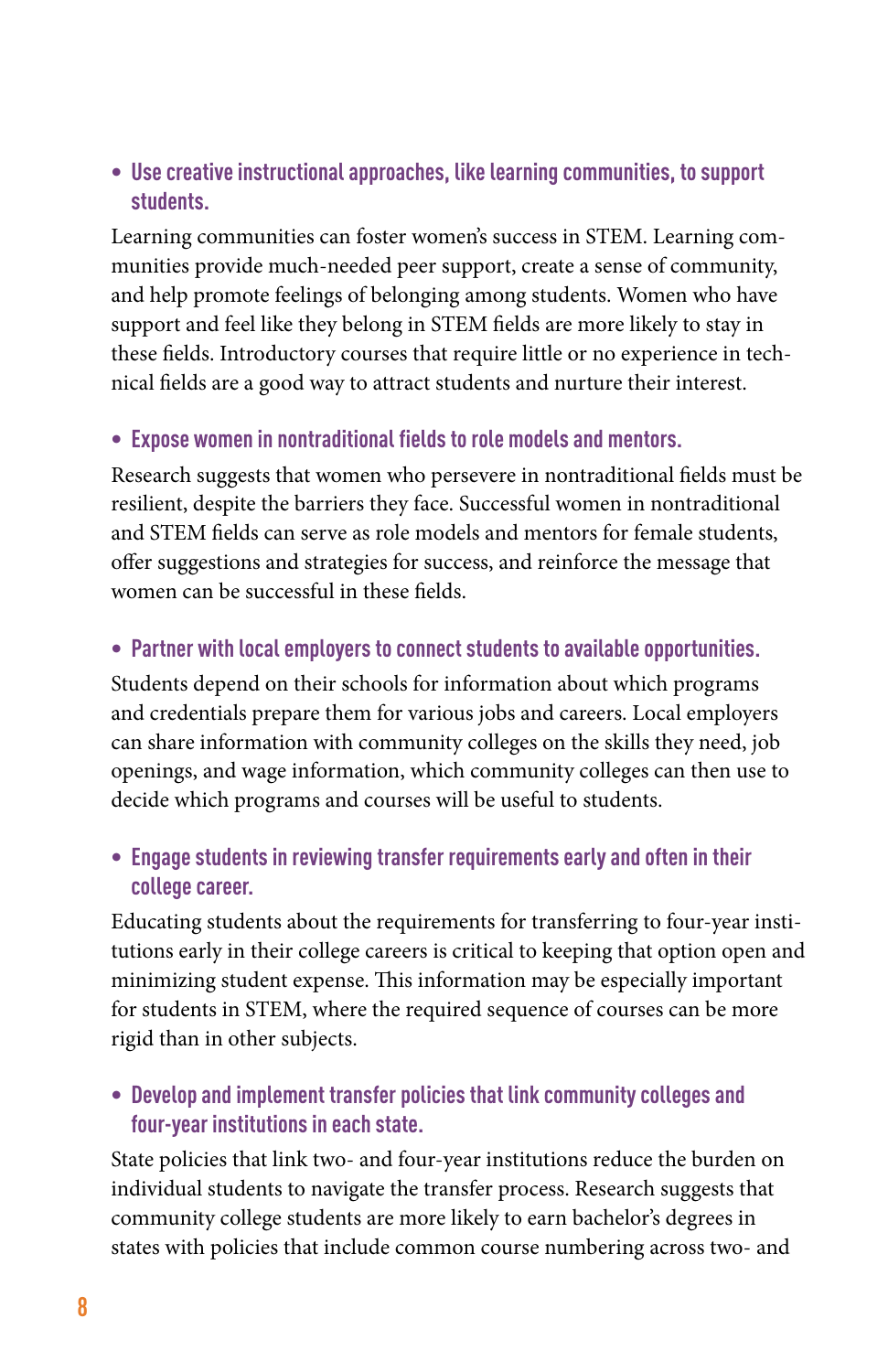four-year institutions, automatic transfer of associate degrees, and shared statewide general education core requirements in contrast to community college students in states without similar policies.

#### **• Strengthen the gender equity provisions of the Perkins Act.**

Institutions and states must be held accountable for women's and girls' participation in and completion of career and technical education programs. Congress should maintain the gender equity provisions of the Perkins Act to continue to promote the success of students in nontraditional fields. Holding institutions accountable for students' participation and completion rates is the best way to ensure that they provide the full range of programming necessary to fight women's persistent underrepresentation in nontraditional fields. These measures help ensure that women have access to, participate in, and earn degrees in STEM fields that make them more competitive in the workforce.

# **Conclusion**

More than ever before, women are relying on community colleges for higher education and workforce preparation. The report *Women in Community Colleges: Access to Success* recommends policies and practices to help women succeed in community colleges. In particular, we find that child care is a critical issue for student mothers. Women also need more support for pursuing opportunities in STEM and other male-dominated fields. But our ability to measure the extent to which these efforts can help improve outcomes for women is limited. Better data collection and reporting are essential to supporting community colleges and their students. Without information about all students at community colleges, it is hard to make good decisions, and this problem affects policy makers from Congress to campus. Only with a full account of student outcomes will we know whether our efforts have been successful.

With increased attention and improved outreach to women students, the nation's community colleges can build on their legacy of providing educational opportunity to all. The issues this report addresses are of particular concern to women at community colleges, but improving outcomes for women will benefit everyone. Moreover, many of the interventions that support female students will help male students as well. When women have the resources they need to be successful, they can better contribute to the wellbeing of their families, their communities, and society as a whole.